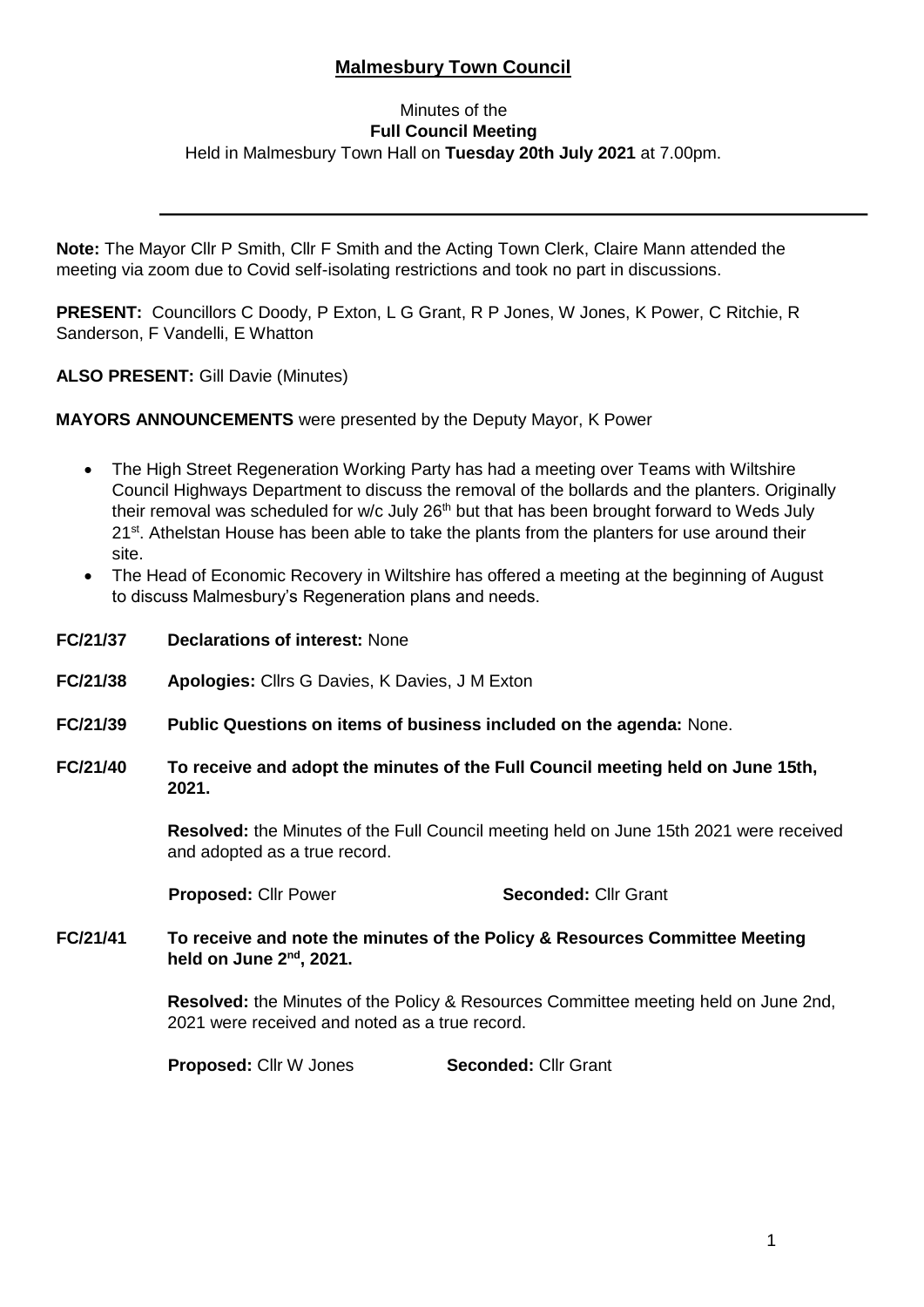**FC/21/42 To receive and note the minutes of the Planning & Environment Committee meetings held on June 1st & 22nd, 2021.**

> **Resolved:** the Minutes of the Planning & Environment Committee meeting held on June 1st, 2021 were received and noted as a true record.

**Proposed:** Cllr P Exton **Seconded:** Cllr W Jones

Questions were raised over MTC's response to the Public Bus Network Survey. It was agreed that it was important to make a representation in response to the survey to open a dialogue with Wiltshire Council to ensure their plans fit the needs of the town.

**Action:** the Acting Town Clerk to put this item on the next P&E agenda to revisit and agree a response from the Council

**Resolved:** the Minutes of the Planning & Environment Committee meeting held on June 22nd, 2021 were received and noted as a true record.

**Proposed:** Cllr P Exton **Seconded:** Cllr R Sanderson

### **FC/21/43 To receive and note the minutes of the Community & Town Promotion Committee meeting held on June 10th, 2021**

**Resolved:** the minutes of the Community and Town Promotion Committee meeting held on June 10<sup>th</sup> 2021 were received and noted as a true record

**Proposed:** Cllr Power **Seconded:** Cllr Vandelli

**FC/21/44 To receive and note the minutes of the Town Hall & Facilities Committee meeting held on June 16th, 2021**

> **Resolved:** the minutes of the Town Hall & Facilities Committee meeting held on June 16th 2021 were received and noted as a true record

**Proposed:** Cllr Grant **Seconded:** Cllr P Exton

### **FC/21/45 To consider the report from a meeting with James Gray MP, Cllrs Paul Smith and Frances Smith and the Acting Town Clerk**

The apology received from James Gray was welcomed but after some discussion about the chronology and accuracy of events contained in the report it was agreed that more work needed to be done on the report before it could be accepted.

**Resolved:** to note the apology made by James Gray MP. Also, to withdraw the report, to ask Cllrs P Smith and Ritchie to work with the Acting Town Clerk to correct the errors in the chronology of events within the report so that it can be adopted at the next Full Council meeting

**Proposed:** Cllr W Jones **Seconded:** Cllr Grant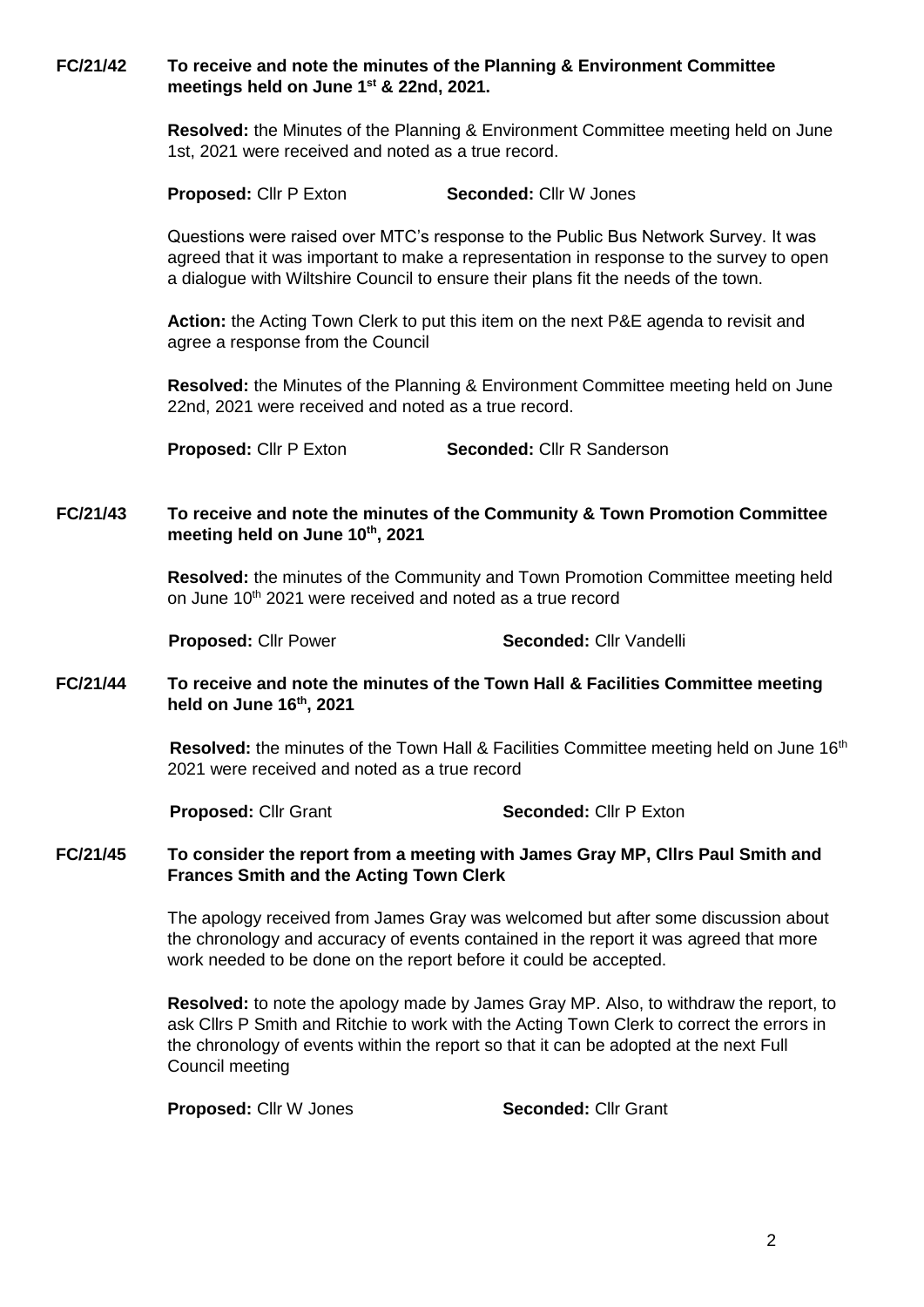### **FC/21/46 To confirm membership of the Town Hall & Facilities Committee**

Cllr J Exton would like to resign from the Town Hall & Facilities Committee

**Resolved:** to accept the resignation of Cllr J Exton from the Town Hall & Facilities Committee and to seek to find a replacement by the Acting Town Clerk writing to Councillors asking for nominations to be considered at the next Full Council meeting

**Proposed:** Cllr Grant **Seconded:** Cllr W Jones

#### **FC/21/47 To confirm membership of the Planning & Environment Committee**

Cllr Doody confirmed she would like to stand down from this committee

**Action:** to seek to find a replacement by the Acting Town Clerk writing to Councillors asking for nominations to be considered at the next Full Council meeting

### **FC/21/48 To confirm membership of the Policy & Resources Committee**

It is believed that the Mayor would like to become an ex-officio member of the Policy & Resources Committee

**Resolved:** to defer a decision on this until the next Full Council meeting as no formal proposal has been brought forward

**Proposed:** Cllr W Jones **Seconded:** Cllr Vandelli

### **FC/21/49 To receive a verbal update from the Acting Town Clerk with regard to Welcome Back Funding as discussed at Town & Parish Clerks meeting on June 17th, 2021**

This is deferred to the next Full Council meeting due to the Acting Town Clerk not being able to attend this meeting

### **FC/21/50 To note the request from Wiltshire Council to respond to the Climate Strategy Consultation which goes live on 1st September for six weeks [www.wiltshire.gov.uk/green-economy](http://www.wiltshire.gov.uk/green-economy)**

**Resolved:** to defer consideration of this item to the Planning & Environment Committee

**Proposed:** Cllr W Jones **Seconded:** Cllr Doody

## **FC/21/51 To discuss the next steps for CCTV installation in the Town**

CCTV has already been installed in the cemetery. A meeting needs to be convened now to review the recent presentations for CCTV in the town and to put together an action plan to take this forward. More information is still awaited from the companies who presented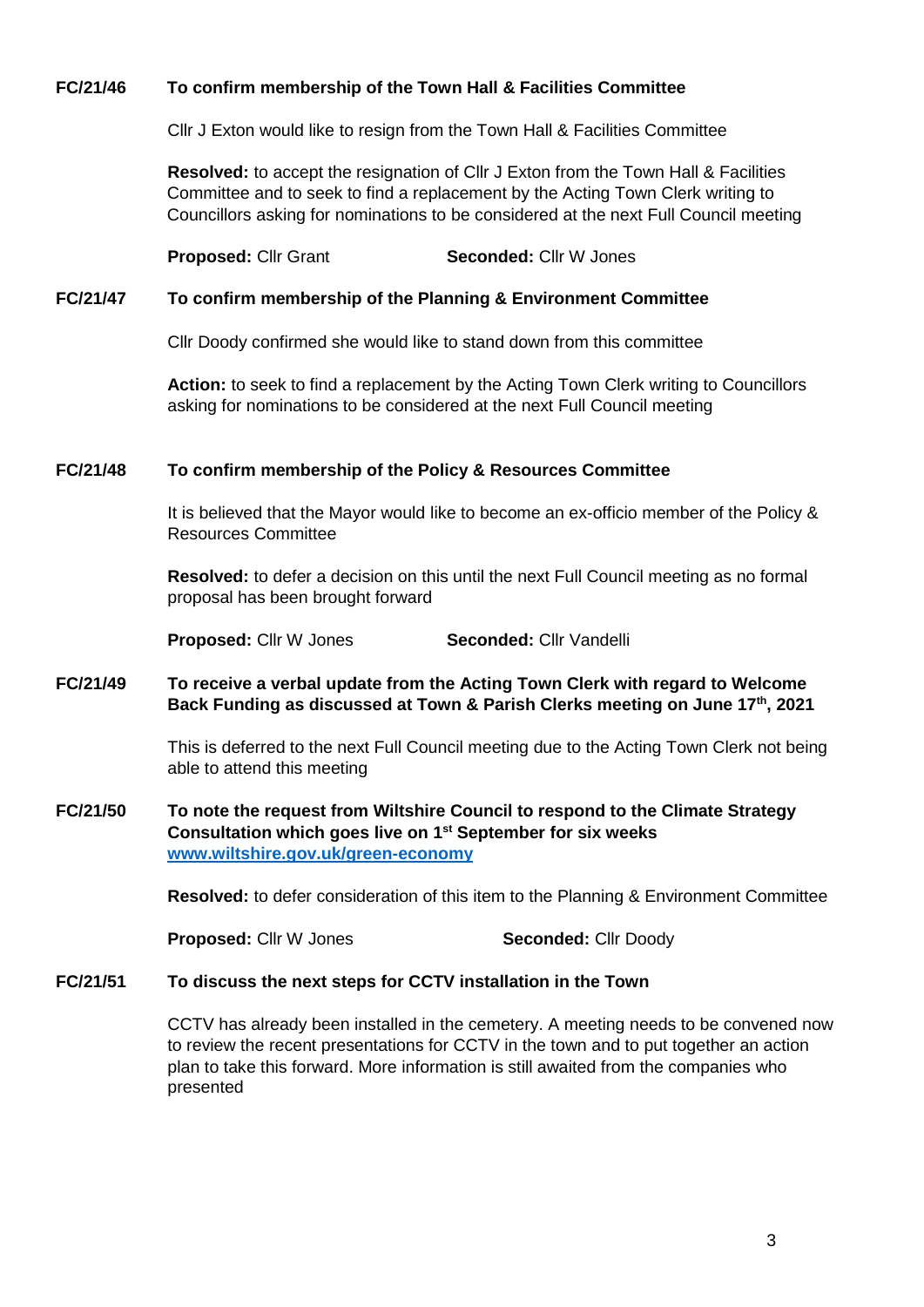**Resolved:** that the Acting Town Clerk should follow up and obtain answers to all the outstanding questions and then to call an extraordinary Full Council meeting with CCTV as a single item on the agenda to bring this item to a conclusion

**Proposed:** Cllr W Jones **Seconded:** Cllr Vandelli

### **FC/21/52 To note the request from the Carnival Committee with regard to Councillors' participation in the Carnival Procession**

**Agreed:** that Councillors would represent Malmesbury Town Council in the procession in the normal manner

### **FC/21/53 To appoint Queen's Platinum Jubilee Working Group**

Based on the last jubilee this could involve a significant amount of work. It is recognised that work needs to begin in getting the town involved in the jubilee. Cllrs Doody, R Jones, Power, Sanderson, and Vandelli volunteered to be part of the working group

**Action:** the Acting Town Clerk to write to all the Councillors to see if anyone else wants to join the working group

### **FC/21/54 To receive updates from representatives of Malmesbury Town Council on the following organisations:**

**Wiltshire Association of Local Councils & Society of Local Council Clerks –** nothing to report.

**Market Town Forum -** nothing to report

**Malmesbury Conservation Group –** nothing to report.

**Malmesbury Town Team –** Cllr Ritchie reported that a lot was happening with all projects progressing well. The number of retailers accepting the Gift Card is likely to increase. A High Street property is being sought for Malmesbury Made

**Resolved:** to give a vote of thanks to the Town Team for promoting the High Street in these difficult times for retailers

### **Proposed:** Cllr Power **Seconded: Cllr** Vandelli

**Malmesbury and District Twinning Association** – a meeting is to be held next week **Operational Flood Group –** nothing to report.

**Community Area Transport Group –** Cllr P Exton explained that a meeting had been held last week

**Local Youth Network Management Group –** Cllr Vandelli reported funding had been given to the Rise Trust

**Movies at Malmesbury –** Cllr Doody has stood down from this group

**Action:** the Acting Town Clerk to send a note to all Councillors to seek a replacement on this group.

The cinema is up and running with some capacity audiences (given the Covid restrictions) for some shows. The hall is not ideal in this hot weather. Audience numbers will be reviewed over the next few months with perhaps an increase to 45.

**Malmesbury Climate Action Network (inc Malmesbury Against Plastic) –** Cllr Vandelli reported that the Library of Things is due to have a Sept launch with the library being happy to make space for it in the courtyard. The theatre project is finished, and a film has been made which will be shown as part of the Carnival schedule. An "Apple Day" has been agreed with Abbey House for the end of September. The Transport group is being revitalised. The Community Fridge and Freezer is a joint project between the Town Council, HEALS and the Co-op.